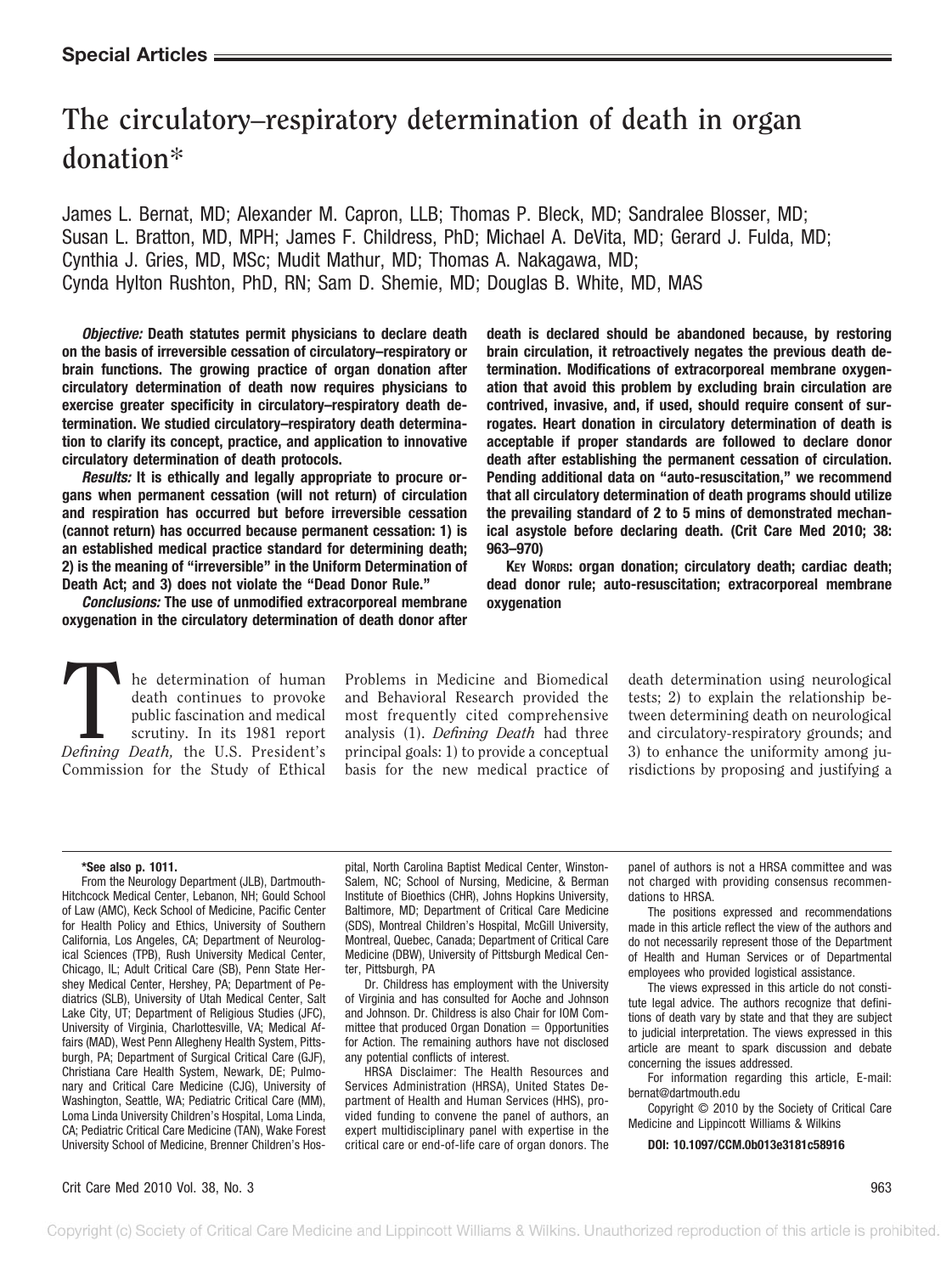model statute, the Uniform Determination of Death Act (UDDA).

The Commission relied on the *Guidelines for the Determination of Death* developed by an expert group of medical consultants to clarify accepted medical standards. The consultants provided specific guidance for physicians using neurological tests to determine death and devoted less attention to explaining how death should be determined based on the absence of circulation and respiration (2).

The increasing practice of organ donation after circulatory determination of death (DCDD) now makes it important to develop more detailed guidelines on how physicians should employ the circulatory-respiratory tests for death in patients who are potential organ donors. The growth of DCDD–also known as donation after cardiac death or nonheart-beating organ donation–has been spurred by the publication of three supporting reports by the Institute of Medicine (3–5), endorsement and encouragement by the U.S. Department of Health and Human Services through support of programs to increase DCDD such as the Health Resources and Services Administration Organ Donation Breakthrough Collaborative, and the recent establishment of quality criteria by the Joint Commission for hospitals engaged in DCDD (6).

Transplant programs in the United States and Canada use "controlled DCDD," in which donation is offered after a patient or surrogate has decided that life-sustaining therapy should be withdrawn and cardiopulmonary resuscitation withheld, and consent given for the removal of organs upon the patient's death. Most U.S. programs currently exclude organ donors unsuccessfully resuscitated from in or out-of-hospital cardiac arrest, though investigational pilot programs are underway of "uncontrolled DCDD" similar to those already in use in some European countries (7).

Every DCDD protocol requires that physicians conduct a "death watch" in which they measure the exact duration of circulation cessation and apnea, and declare death only when the time stipulated in the protocol has elapsed (8). Since the Uniform Anatomical Gift Act (adopted in all states) established what has been called the "Dead Donor Rule" (DDR), namely that donors of vital organs must be declared dead before organ removal rather than dying as a result of donation (9), the precise moment in DCDD protocols for declaring when death has oc-

curred has become an important medical practice issue. However, the techniques of death determination and the required duration of cessation of circulation before death can be declared are based on meager data, lack standardization, and vary among hospitals (10).

As new DCDD protocols expanded the circumstances in which patients could become organ donors, initially some questioned whether they were consistent with the DDR. While these doubts have largely been resolved (3–6), recent efforts to extend the "boundaries" of DCDD by adding hearts to the list of organs that may be recovered or initiating invasive medical interventions to protect organs in the donor, have revived questions about whether the new protocols skirt relevant ethical or legal norms and other accepted principles of organ donation (11).

To re-examine the standards for death determination and to analyze the new protocols' compliance with these standards, an interdisciplinary panel was convened with support from the Health Resources and Services Administration Division of Transplantation, the agency providing funding for many DCDD investigational protocols. In this report of the panel, we rigorously analyze death determination using circulatory-respiratory tests and use these concepts to assess two recently developed controversial DCDD protocols: postmortem extracorporeal membrane oxygenation (ECMO) to support donor organs, and the transplantation of hearts. We acknowledge the limitations of our arguments, the tentativeness and controversial nature of our recommendations, the need for further research, and the desirability of continued ethical analysis and assessment.

# **Death Determination using Circulatory-Respiratory Tests**

Nearly every state has enacted the UDDA, the model statute proposed in 1981 by the President's Commission, or a substantially similar statute (12).

The UDDA provides: "An individual who has sustained either (1) irreversible cessation of circulatory and respiratory functions or (2) irreversible cessation of all functions of the entire brain, including the brain stem, is dead. A determination of death must be made in accordance with accepted medical standards" (1).

In *Defining Death* (1), the President's Commission held that these two standards are alternative means of determining that a human being has died. The statute sets forth both standards because "the accepted standard for determining death [which] has been the permanent absence of respiration and circulation" will continue to be used in most death determinations. However, because a "question arises about continued reliance on the traditional standard because advances in medical technique now permit physicians to generate breathing and heartbeat when the capacity to breathe spontaneously has been irretrievably lost," it was necessary also to establish the irreversible cessation of brain functions as an alternative means of determining that death has occurred.

Although stated separately, the two standards are essentially a single one based on brain functions. If, through timely cardiopulmonary resuscitation or other mechanical or pharmacologic support, circulation and respiration are restored in the relatively brief period before all brain functions are destroyed by the lack of oxygenated blood, the patient would not be dead. Cessation of circulation and respiration can be viewed as a valid means for establishing cessation of brain functioning—and hence death both because unsupported patients without any brain functions lack spontaneous breathing and hence cardiac activity, and because cessation of brain functions follow quickly after the loss of circulatory and respiratory functions in the absence of medical intervention.

The use of the term "irreversible" cessation of functions in the UDDA to demarcate when death has occurred has led many observers to assume that irreversibility sets an unequivocal legal standard of death. The UDDA does not itself define the term "irreversible." Guidance in interpreting the term can be found, however, in *Defining Death* (1), which serves as the principal piece of legislative history for the UDDA in the absence of reports or remarks in state legislatures addressing the term. In *Defining Death* (1), "irreversible" is used interchangeably with "permanent" because both words designate a condition that is stable and unchanging. The difference between them relates not to the certainty or duration of the cessation of relevant functions but rather to the implication in "irreversible" that an external actor or force is present that could attempt to restore the function but would be unable to do so.

An "irreversible" cessation of function means that the function cannot be re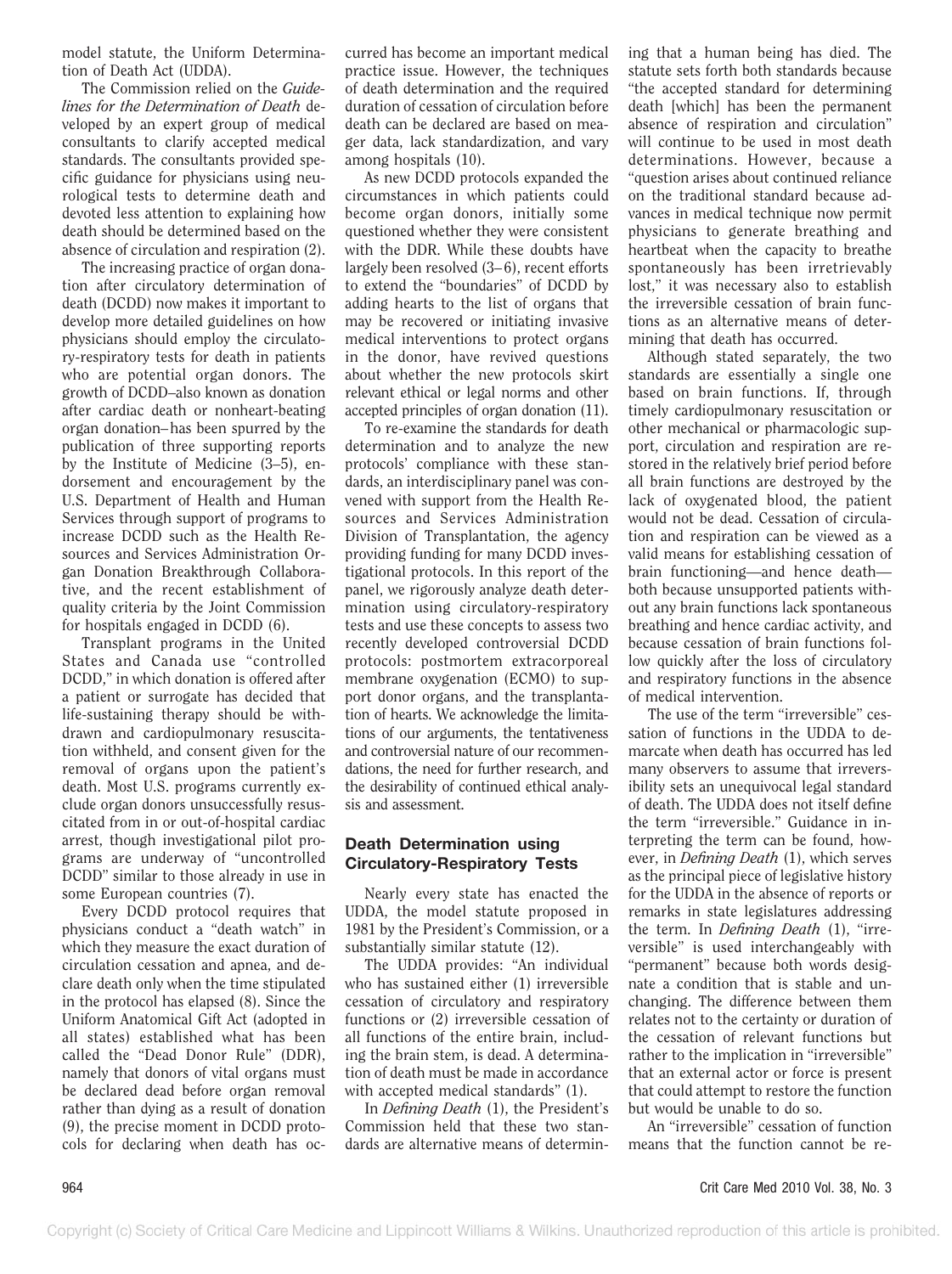stored by any known technology. "Irreversible" is an absolute and univocal condition that implies impossibility (with currently available technology) and does not rely on intent or action. In contrast, a "permanent" cessation of function means that the function will not be restored because it will neither return spontaneously, nor will return as a result of medical intervention because resuscitation efforts will not be attempted. In this analysis, "permanent" is a contingent and equivocal condition that admits possibility and relies on intent and action to be realized.

The two terms are distinct but causally related in two ways. All functions that are irreversibly lost are also permanently lost (but not vice versa). A condition might be declared permanent but only if an attempt were made to reverse it (and failed) could one know whether the loss is irreversible. Furthermore, in the context of death determinations uncomplicated by resuscitative technology, all functions that are permanently lost quickly and inevitably become irreversibly lost, so permanent cessation serves as a valid stand-in for irreversible cessation (13).

In determining whether an individual met the statutory standard of "irreversible cessation of circulatory and respiratory functions," the President's Commission's medical consultants provided specific guidance on the meaning of "cessation" and "irreversible." Cessation "is recognized by an appropriate clinical examination" that discloses "at least the absence of responsiveness, heartbeat, and respiratory effort," whereas irreversibility "is recognized by persistent cessation of functions during an appropriate period of observation and/or trial of therapy." (2) The consultants' Guidelines elaborated on the "appropriate period of observation" as follows.

In clinical situations in which death is expected, in which the course has been gradual, and in which irregular agonal respiration or heartbeat finally ceases, the period of observation following the cessation may be only the few minutes required to complete the examination. Similarly, if resuscitation is not undertaken and ventricular fibrillation and standstill develop in a monitored patient, the required period of observation thereafter may be as short as a few minutes. When a possible death is unobserved, unexpected, or sudden, the examination may need to be more detailed and repeated over a longer period, while appro-

priate resuscitative effort is maintained as a test of cardiovascular responsiveness. Diagnosis in individuals who are first observed with rigor mortis or putrefaction may require only the observation period necessary to establish that fact (2).

When cardiopulmonary resuscitation is not performed, the statutory requirement—which the medical consultants described as a "persistent cessation of functions"—is met by the relatively brief period of observation after asystole that is sufficient to determine that the loss of spontaneous heartbeat and respiration is permanent. When cardiopulmonary resuscitation is performed, a longer period may be required before one concludes that the loss of circulation and respiration cannot be reversed. The period of observation before death can be declared is intended to assure that the patient's circulatory and respiratory functions have ceased permanently. The President's Commission saw the end point as permanence. Proof of irreversibility was required only if medical efforts were made to attempt to reverse the loss of functions, that is, irreversibility was proved when resuscitative efforts had failed.

After a determination of permanent cessation of circulatory and respiratory functions (assuming normothermia and an absence of depressant medications that could reduce cerebral metabolism and lengthen the process), as the patient's brain becomes completely destroyed by hypoxic–ischemic injury, the cessation will evolve from permanent to irreversible. The exact timing of this transition is unknown and usually moot because no attempt is made to resuscitate or further assess the patient.

Although some physicians in the 18<sup>th</sup> and 19th centuries advocated awaiting such advanced signs of death as rigor mortis or putrefaction before making a declaration (14), contemporary physicians try to make the determination of death as soon as it is medically clear. The guidelines set forth in the 1981 medical consultants' report, which recognize permanent cessation as the relevant standard in patients not undergoing a trial of resuscitation, are reflected in physicians' customary practices for determining death based on circulatory–respiratory tests. These tests have been unquestionably accepted by society and represent medical standards.

The following examples illustrate the use of "accepted medical standards" in determining death. When called to the bedside to declare the death of a hospitalized patient with widely metastatic carcinoma who was receiving palliative care, had a do not resuscitate order, and was expected to die, a physician would ascertain cessation of circulation and respiration and declare the patient dead because auto-resuscitation does not occur in this setting and medical resuscitation will not be attempted. An ICU patient in whom develops intractable asystole develops while being carefully monitored by electrocardiogram and arterial line pressures would be declared dead when cardiac rhythm showed constant asystole. A person receiving cardiopulmonary resuscitation for cardiac arrest would be declared dead once the medical team deems the resuscitation unsuccessful. In each of these applications of the circulation– respiration tests of death, physicians declare death at the point that the cessation of circulation and respiration can be diagnosed as permanent; they do not undertake any direct measuring of brain functions, much less await the total brain infarction that establishes that the loss of circulation and respiration could not be reversed.

## **SUBJECTS AND METHODS**

# **Death Determination in the Circulatory Determination of Death Donor**

We now apply these concepts to determining death in the DCDD donor patient. After 2 to 5 mins of cessation of breathing and circulation, it is clear that the donor's circulatory and respiratory functions have ceased permanently. Studies have shown that patients in this setting do not spontaneously recover circulation or breathing ("auto-resuscitate") after 65 seconds of asystole (8, 15). It is inherent in DCDD that donor patients will not receive cardiopulmonary resuscitation because it is the choice of the patient or surrogate to allow natural death to occur by withdrawal of life-sustaining therapy in a manner that enables the donation of organs. In the absence of auto-resuscitation or cardiopulmonary resuscitation, the DCDD donor patient's circulatory and respiratory functions have ceased permanently.

Is permanent cessation of circulatory and respiratory functions a valid proxy for their irreversible cessation in the DCDD donor patient, or does the act of organ donation interrupt or accelerate the donor's rapid and inevitable transition from permanent to irreversible cessation? In fact, the removal of donor organs has no impact whatsoever on the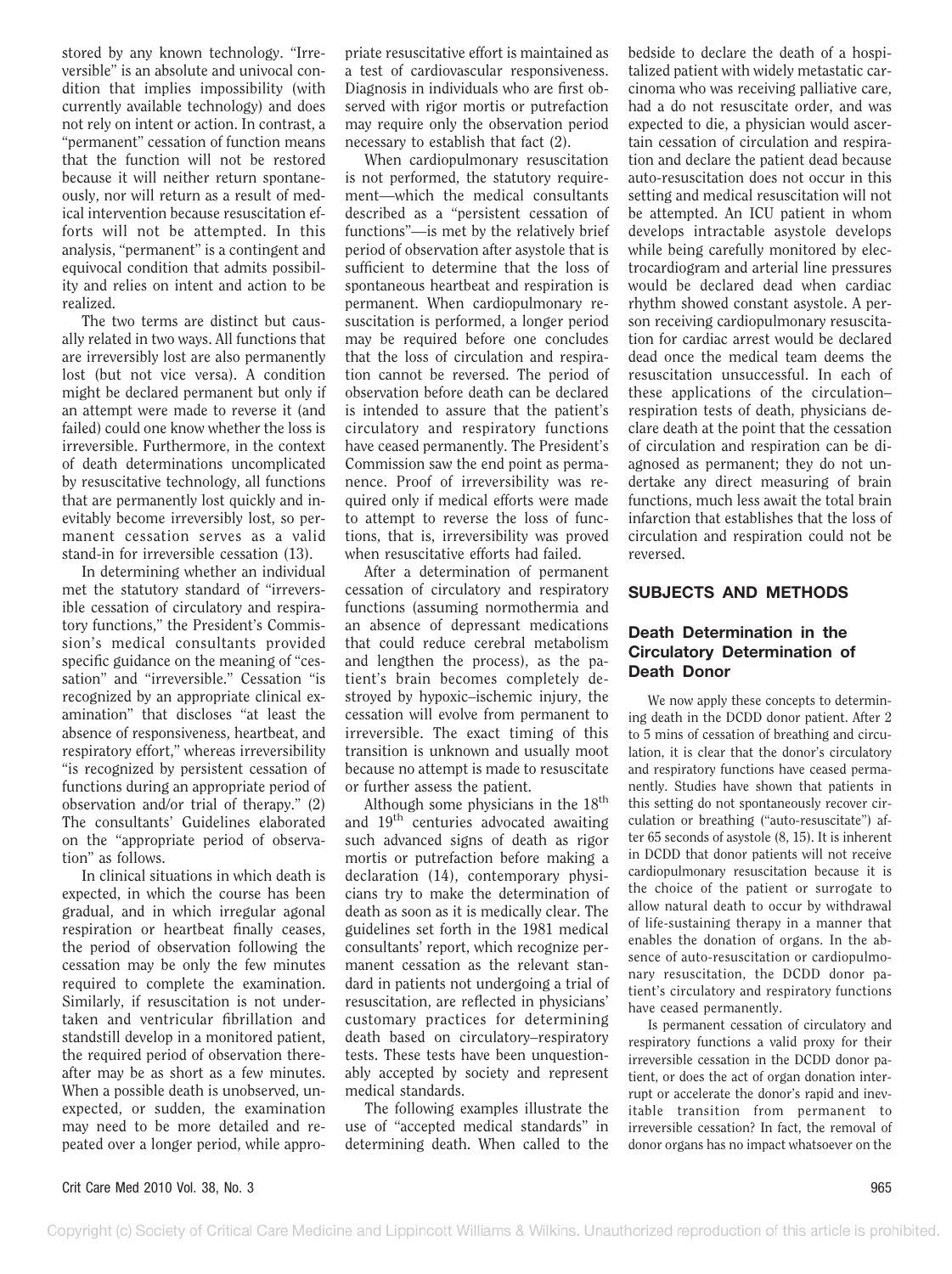process of progressive hypoxic–ischemic brain destruction that when completed is the hallmark of irreversibility (16). Once circulation has ceased permanently, the same brain destruction occurs whether the organs remain present or have been removed. Although there is a clear difference in the context and consequentiality of death determination in DCDD when compared to other circumstances, there is no physiologic difference in the inevitable sequence from permanence to irreversibility. Therefore, using the criterion of permanence produces no difference in donor outcome from using irreversibility (13).

Physicians should apply circulatory– respiratory testing for death in a consistent way, irrespective of whether the patient is an organ donor candidate, but they should exercise greater precision in determining the moment and totality of permanent cessation of circulation in the DCDD circumstance, because of its consequentiality. The advent of DCDD has simply highlighted the need for physicians to make death determination more uniformly and reliably.

Does physicians' use of the permanence criterion to declare death in DCDD violate the DDR as some scholars have claimed? We conclude that it respects the DDR because it fully satisfies the requirements of the UDDA by reflecting "accepted medical standards." The manner in which permanent cessation of circulation and respiration is used to determine death in DCDD is completely consistent with physician's use of this standard in all other contexts in which circulation and respiration are measured. Whereas we recognize that proving the moment of permanence usually is not consequential in non-donor patients, DCDD creates an exceptional circumstance in which it is essential for physicians to determine the exact timing and methods to prove permanence.

#### **Medical Considerations in Determining Death**

It is useful to clarify several relevant medical issues. The condition "asystole" (absent heartbeat), an essential concept in DCDD protocols, can create terminological confusion. Mechanical asystole signifies the absence of arterial pulsations, which can be absent even when a coordinated electrical cardiac rhythm persists. Electromechanical asystole means the absence of both electrical and mechanical cardiac activity. For death determination, there is a consensus that mechanical asystole is sufficient and electrical asystole is unnecessary because the standard for declaring death requires absence of circulation, not absence of cardiac electrical function (17). Pulseless electrical cardiac activity (mechanical asystole) that generates no circulation therefore is inconsequential in a death determination. If tests demonstrate electrical asystole, then that alone is sufficient to prove mechanical asystole because neither heartbeat nor circulation can occur during electrical asystole in the absence of external cardiac or circulatory support.

Physicians can assess asystole by several techniques. Traditionally, physicians have determined mechanical asystole by palpating arterial pulses or listening for heartbeat. These techniques usually are adequate in ordinary circulatory–respiratory death determinations in the hospital and elsewhere. In the DCDD donor patient for whom the determination is more consequential, however, these usual means may be inadequate to distinguish a complete loss of circulation from a slight degree of retained circulation that is insufficient to generate a palpable pulse or an audible heartbeat. To prevent errors in death determination, physicians in many medical centers conducting DCDD routinely monitor circulation using an indwelling arterial catheter that sensitively and specifically measures arterial pulsations and pressures. Some physicians perform percutaneous Doppler ultrasound on peripheral arteries or echocardiography to show no blood flow through the aortic valve, and most also monitor cardiac electrical rhythm.

Patients who die after cessation of circulation and respiration can experience cardiac arrest followed immediately by respiratory arrest or respiratory arrest followed by cardiac arrest. In the typical setting of DCDD, the donor patient is ventilator-dependent, usually as a result of brain damage that interferes with normal ventilatory drive and airway maintenance. After the decision that life-sustaining treatment should be withdrawn, and subsequently consent for organ donation has been requested and secured, and the evaluation for donation completed, critical care physicians caring for the patient either extubate or rapidly wean the patient from the ventilator. They prescribe opioid and benzodiazepine medications that would be appropriate for palliative purposes in this setting irrespective of organ donor status (18). The usual sequence of loss of vital functions leading to the death of the DCDD patient is respiratory arrest followed by cardiac arrest. Once asystole occurs, the duration of mechanical asystole is carefully measured before death is declared (8).

The duration of mechanical asystole required to prove permanent cessation of circulation has been the subject of study and speculation. The protocol at the University of Pittsburgh Medical Center (19), a pioneer in DCDD, continues to specify a 2-min duration based on the rationale that 65 seconds is the longest recorded interval of observed asystole followed by auto-resuscitation (15). Yet, because the observational studies of autoresuscitation comprised relatively few patients and the resultant statistical confidence inter-

val is modest, it is possible that future cases could occur after -65 seconds of mechanical asystole. The Institute of Medicine has therefore recommended a more conservative 5-min interval, which has been adopted by the majority of United States DCDD programs (5). After a critical review of the auto-resuscitation data, the Ethics Committee of the Society of Critical Care Medicine suggested a minimum of 2 mins and a maximum of 5 mins for the observation period (20). Pending the collection of further data on auto-resuscitation, this prudent conclusion was endorsed by leaders of the DCDD community at the 2005 National Conference on Organ Donation after Cardiac Death (17). A recent study of auto-resuscitation after withdrawal of life-sustaining therapy found reports of returned cardiac rhythm but none of returned circulation (Hornby K, Hornby L, Shemie SD, unpublished, 2009).

Because of the need to assess the exact duration of asystole to determine death in the DCDD patient, it is essential to prove mechanical asystole. Although pulse palpation and cardiac auscultation are insufficiently sensitive techniques, complete cessation of circulation can be demonstrated by the absence of pulsations detected by an arterial catheter, the absence of pulsatile flow shown by percutaneous Doppler ultrasound, or the absence of intracardiac blood flow on echocardiography. When cessation of cardiac electrical activity is shown by electrocardiography, mechanical asystole is also established, but such tests are unnecessary. Residual pulseless electrical cardiac activity may continue for many minutes despite complete mechanical asystole proved by blood flow measurements (21). Now we apply these concepts to two controversial DCDD protocols: the use of ECMO to support donor organs and the recovery of donor hearts.

## **ECMO Support of Circulatory Determination of Death Donors**

ECMO is a technique that was developed as a bridge to support cardiorespiratory functions in patients with severe heart or lung dysfunction pending receipt of a transplanted heart (22), lungs (23), or heart and lungs, and later used as an adjunct to failed cardiopulmonary resuscitation (24), and in prolonged inhospital cardiac arrest (25). Veno-arterial ECMO shares many features in common with a typical heart–lung machine used to oxygenate and circulate blood during openheart surgery with induced asystole, but ECMO is designed to replace cardiopulmonary functions for days or a few weeks rather than for hours.

Controversy has arisen, however, after surgeons at several transplantation cen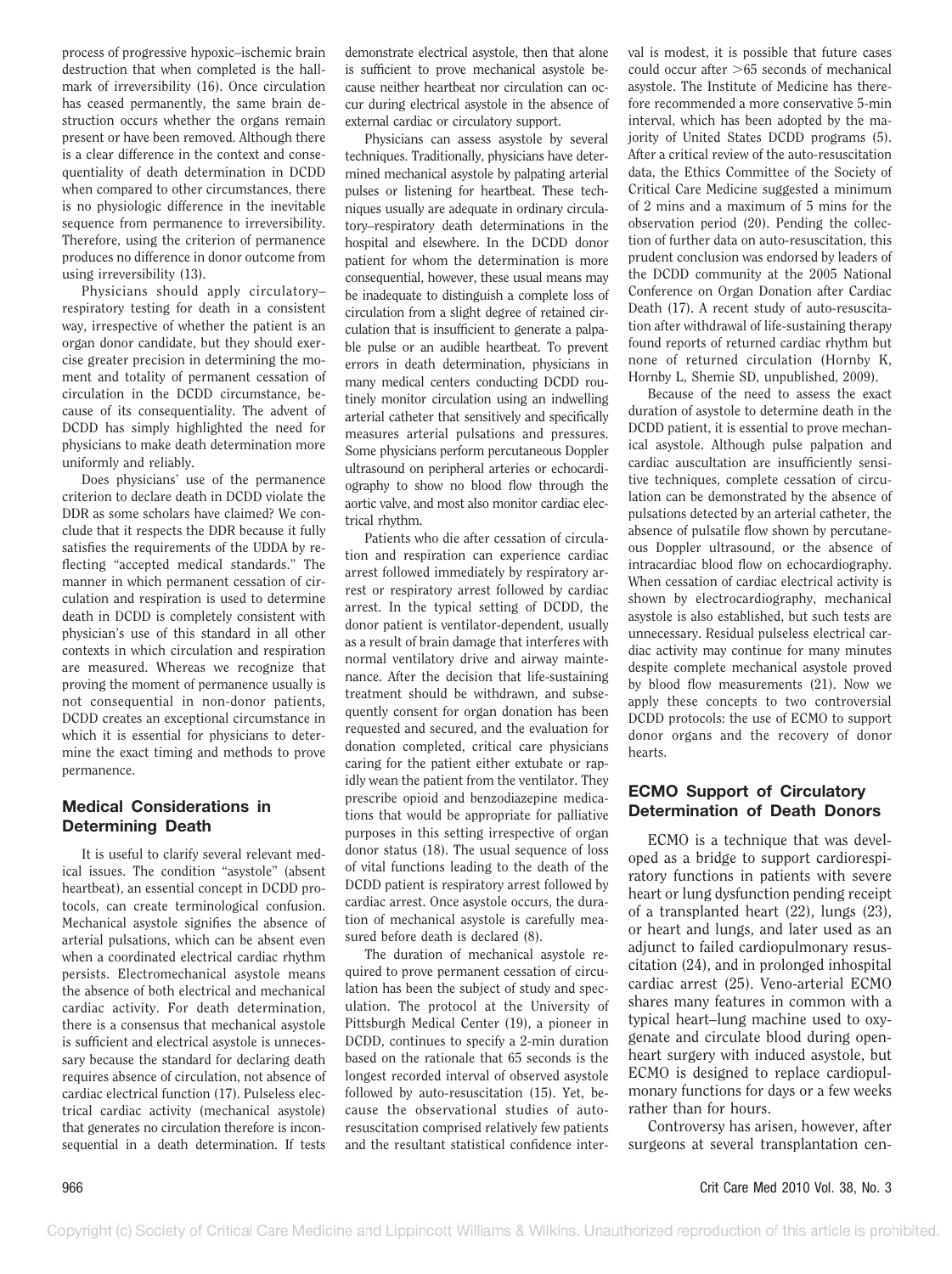ters reported their preliminary experiences using ECMO for maintaining organ function in the DCDD donor after the declaration of death but before organ recovery (26–30). These protocols introduce ECMO support immediately after death declaration through arterial and venous catheters inserted before death is declared. ECMO improved outcomes in transplanted kidney, livers, and pancreases from DCDD donors because of improved organ perfusion and oxygenation before organ recovery. By maintaining the flow of oxygenated blood to the organs to the moment of recovery and thereby reducing warm ischemic time, ECMO improved the viability of donor organ function in a way similar to organs recovered from a brain-dead donor with a beating heart. This improvement in recovered organs permitted an expansion of the potential organ donor pool by 33% at one institution (29).

However, the use of ECMO in the DCDD donor creates a problem with death determination because it retroactively negates the physiologic justification for declaring the DCDD donor dead. By allowing reperfusion of the brain and thereby preventing brain destruction, it interrupts the otherwise inevitable progression from permanent loss of circulation and respiration to irreversible loss. Restoring brain circulation also raises the possibility of retaining donor consciousness and the consequent potential for suffering.

DCDD organ donors who are not supported by ECMO can be reliably declared dead after 2 to 5 mins of asystole because the permanent cessation of circulation is a valid means of establishing irreversible cessation. However, the use of ECMO interrupts the otherwise inevitable progression to brain destruction because donor circulation and oxygenation are restored. As an ongoing means of cardiopulmonary support, ECMO prevents the donor from being declared dead using circulatory– respiratory tests of death.

The same support of oxygenation and circulation by ECMO that is effective for visceral organ support also provides brain support. The reason that the irreversible loss of respiration and circulation serves as an adequate test of death is because it inevitably leads to destruction of the brain (31). If otherwise inevitable progressive brain destruction is prevented by restoring brain circulation using ECMO, the donor patient cannot reliably be declared dead before organ recovery, a circumstance that clearly violates the DDR.

Investigators at the University of Michigan (28, 29) and elsewhere (27) have modified whole-body donor ECMO in such a way that, if applied successfully, apparently eliminates this problem and therefore may represent a technically acceptable protocol. Before death is determined and when the arterial and venous ECMO catheters are inserted, a deflated intra-aortic occlusion balloon is also placed in the distal thoracic aorta at the level of the diaphragm. At the moment death is declared and ECMO is initiated, the aortic balloon is inflated thereby blocking all ECMO-produced aortic blood flow superior to the diaphragm.

The modified donor ECMO oxygenation–perfusion circuit includes abdominal and pelvic organs that are perfused by the infradiaphragmatic aorta but excludes thoracic organs and the brain. If the aorta is completely occluded, then the brain will undergo the same ischemic infarction that would have occurred without ECMO. Because brain destruction occurs in the modified ECMO-supported donor, this intervention does not retroactively negate the determination of the donor's death. Proof of absent brain circulation is necessary but is not routinely performed by surgeons using modified ECMO support. Alternative techniques that successfully exclude brain circulation during ECMO, such as bilateral carotid and vertebral artery ligation or infusing clear prime solutions that do not result in establishing oxygenation and circulation, also can accomplish the goal of not interfering with progressive brain destruction and negating death determination.

However, the techniques that modify ECMO by preventing brain circulation are disturbingly invasive. Interventions before and after death is declared raise ethical issues and some commentators have described these techniques as unjustifiably invasive and have wondered if performing them serves only to satisfy the letter of the UDDA while violating its spirit (32, 33). If these techniques are used, additional testing to prove the complete absence of intracranial circulation will be necessary, adding further invasive monitoring of the donor. Pre-mortem invasive procedures that aim to improve organ preservation but that do not help the donor also are objectionable and may distract the health care team's focus from its goal of maintaining optimal palliative

care for the patient during withdrawal of life support (32). At the least, families of DCDD donors must be informed about the procedures that accompany DCDD and, if they object to them, must be allowed to decline DCDD so that the death is managed differently.

An uncontroversial and perhaps more preferable use of ECMO support in organ transplantation is to perfuse and oxygenate organs after they have been removed from the body. This procedure, called *ex vivo* ECMO, has been reported to enhance successful multi-organ donation in DCDD (34). *Ex vivo* ECMO offers three advantages over donor ECMO: 1) it does not interfere retroactively with the determination of donor death; 2) it does not require inserting catheters into the donor before the declaration of death; and 3) it does not require invasive modifications, such as intra-aortic balloon occlusion, to make it acceptable. *Ex vivo* ECMO offers a noninvasive, preferable alternative to modified donor ECMO and maintains trustworthiness of the donation process.

# **Heart Donation in Circulatory Determination of Death**

A recent report of three successful infant DCDD heart donations ignited a firestorm of controversy about whether the infant donors were truly dead at the moment of organ recovery. Boucek et al (35) reported a Health Resources and Services Administration-sponsored experimental DCDD protocol in which hearts recovered from three infants with profound brain damage (but not brain death) were transplanted successfully into three infants with end-stage heart disease. In two cases, the investigators reduced to just 75 seconds the 3-min period of asystole required by the experimental protocol before death was declared. This *ad hoc* reduction was based on the recommendation of the hospital's ethics committee to reduce the risk of injury to the transplanted heart from warm ischemia.

Although the investigators (36) were congratulated on their technological virtuosity and the successful rescue of three doomed babies, critics focused on two questions. First, were physicians (11) justified in shortening the prevailing 2- to 5-min interval of asystole required to determine death? Infants were not included in the patient database on autoresuscitation from which this guideline was derived and infants' organs are known to be more resilient than adults' organs. The

Crit Care Med 2010 Vol. 38, No. 3 967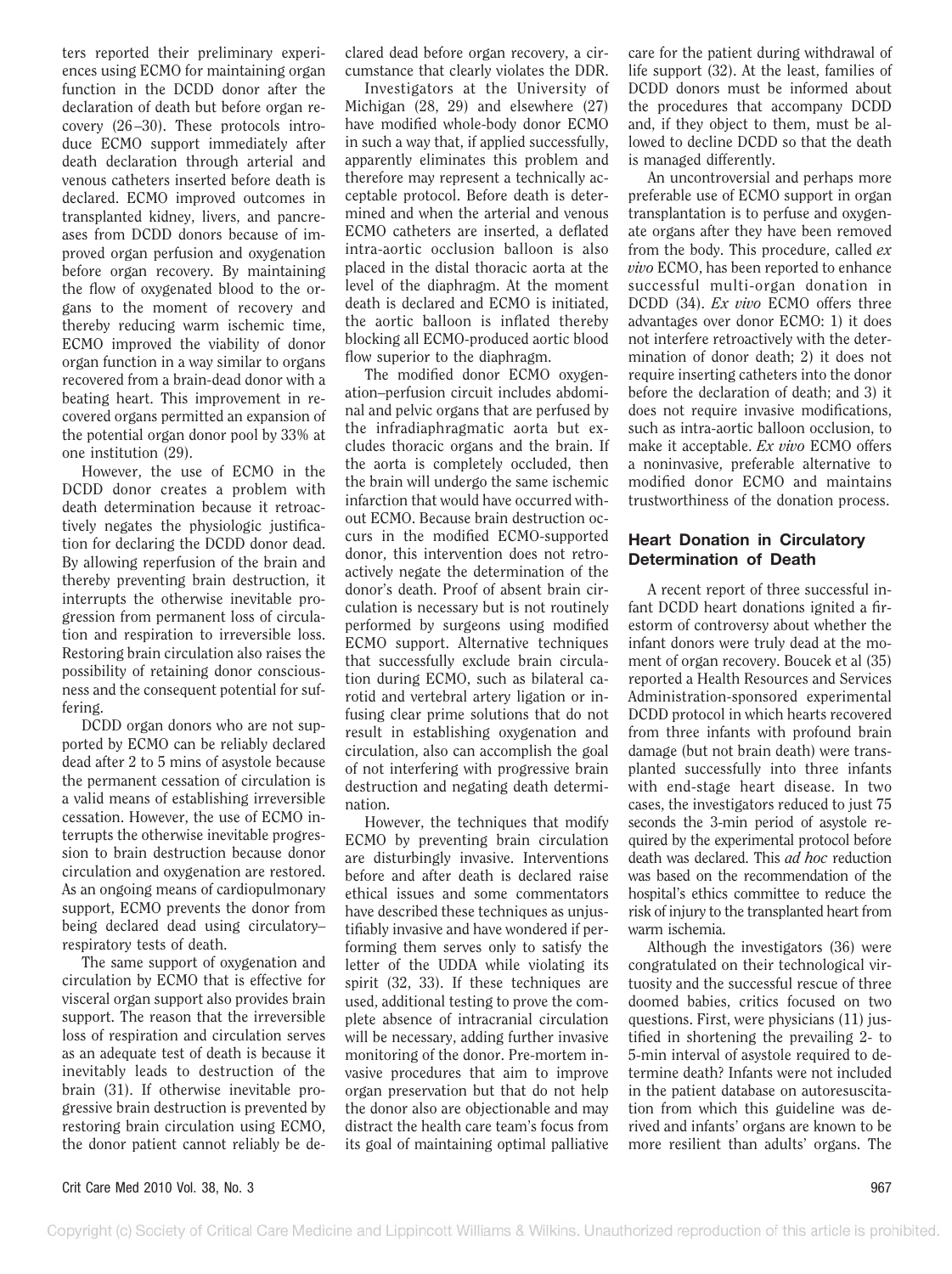response to this question is essentially prudential: practice standards are intentionally conservative to maintain public confidence in the accuracy of death determination by eliminating the possibility of false-positive diagnoses, a problem that is plausible given the modest numbers of patients comprising the database on auto-resuscitation.

Second, did successfully restarting the donor infants' hearts in the recipient infants retroactively negate the determination of "cardiac death" in the donor infants by clearly demonstrating that their heart stoppage was not irreversible? This is a more serious conceptual attack whose analysis requires an understanding of the nature of circulatory–respiratory death determination. In one commentary, Annas (37) criticized the DCDD heart recovery protocol, stating that transplanting and restarting the heart was illegal because it clearly violated the UDDA requirement for irreversibility of heart function. However, as we have shown, "accepted medical standards" establish the permanent cessation of circulation and respiration as the basis for declaring death of patients—donors or otherwise—when no efforts are made to reverse that cessation. In another commentary, Veatch (38) asserted: "if a heart is restarted, the person from whom it was taken cannot have been dead according to cardiac criteria." Such critiques might be quite telling if they did not misread the statutory standard for determining death.

The standard of death stipulated in the UDDA is "irreversible cessation of circulatory and respiratory functions." The first part of the standard often is misinterpreted as cessation of heartbeat because the heart is the organ ordinarily responsible for circulation, and because the absence of heartbeat is a customary sign of the absence of circulation. But circulation, not heartbeat, is the critical function that must be absent when using circulatory–respiratory tests to determine death. For example, we do not declare patients dead on the grounds of absent heartbeat who are on ECMO awaiting heart transplantation (even if they never receive a heart) or supported by ventricular assist devices so long as their circulation remains continuously maintained.

"Cardiac death" is an erroneous interpretation of both the concept of death and the UDDA. When cardiopulmonary resuscitation will not be attempted, patients can be declared dead once heart-

beat (and hence circulation) stops beyond the point that auto-resuscitation occurs. Whether the non-beating heart subsequently is left alone, removed and not restarted, or removed and restarted in another patient is irrelevant to the circulatory status of the dead patient. In DCDD, the removal and restarting of the heart elsewhere simply has no impact on the previous determination of the donor's death because the donor patient remains permanently without circulation in exactly the same way as if his non-beating heart had been left in place. Therefore, restarting the heart in another patient does not retroactively negate the determination of the donor's death.

A source of confusion on this point is the common but incorrect use of the phrase "donation after cardiac death," which misleadingly implies that circulatory death determination is solely the product of heartbeat cessation. The names we apply to activities or conditions often determine how we conceptualize them. The poor choice of a name, as exemplified most notoriously by the infelicitous term "brain death," can create profound and enduring misunderstanding. For reasons of conceptual clarity and accuracy, we urge that the acronym DCDD (or DCD) be restricted to signifying "donation after circulatory determination of death" and to abandon the use of "donation after cardiac death" and "donation after cardiac determination of death." Using DCDD to signify "donation after circulatory determination of death" is conceptually accurate because the UDDA requires the irreversible cessation of circulation, not heartbeat. As advised by the Institute of Medicine, the use of the acronym "DCDD" is consistent with the terminology used for organ donation after neurologic determination of death (39).

# **Circulatory Determination of Death and the Dead Donor Rule**

Our analysis shows that death determinations under DCDD protocols follow the same standards and procedures used for other patients who die without cardiopulmonary resuscitation attempts; hence, organs recovered under these protocols comply with the DDR. Yet, Truog et al (40) have argued that it should not be necessary to establish a donor's death in compliance with the DDR. They claim that the distinction between permanent and irreversible loss of functions is a linguistic legerdemain given the ambiguities inherent in death determination that have been made explicit by the practice of DCDD (40). They argue that the DDR is routinely violated in DCDD, has outlived its usefulness, and has become counterproductive. Their proposed solution is simply to abandon the DDR and instead to rely solely on donations from incipiently dying patients who consent to have their organs removed before they die (41– 43).

We have shown, however, that physicians' traditional and current application of the circulation–respiration tests of death rely on permanent cessation. This practice complies with the requirements of the UDDA, as was made apparent by the guidelines of the medical consultants on which the President's Commission relied. The accuracy and social desirability of physicians basing death determinations on tests of circulation and respiration are unquestioned. Therefore, determining death in DCDD donors using the most exacting and carefully applied versions of such tests meets prevailing medical practice and legal standards and fully satisfies the DDR.

Furthermore, abandoning the DDR would be undesirable because it would create a new set of problems, especially by jeopardizing public confidence in organ donation (44). The success of organ transplantation as a social practice depends on general acceptance that physicians can accurately and reliably determine death, and on patients being sure that surgeons will not remove their vital organs until after they die. Although some patients and families probably would continue to donate organs without a DDR, its elimination would create justifiable fear of abuses by physicians or family members and loss of confidence in the system. In sum, departing from the DDR is neither necessary nor prudent. Others who have recently studied this issue, including a national multidisciplinary DCDD consensus panel in Canada (45) and the U.S. President's Council on Bioethics (46), agree that the DDR should be maintained.

Physicians need to achieve uniformity in death determination practices. It is undesirable for physicians at different hospitals to use different standards to declare death. Medical societies should work to establish a uniform medical standard for the circulatory–respiratory determination of death that should be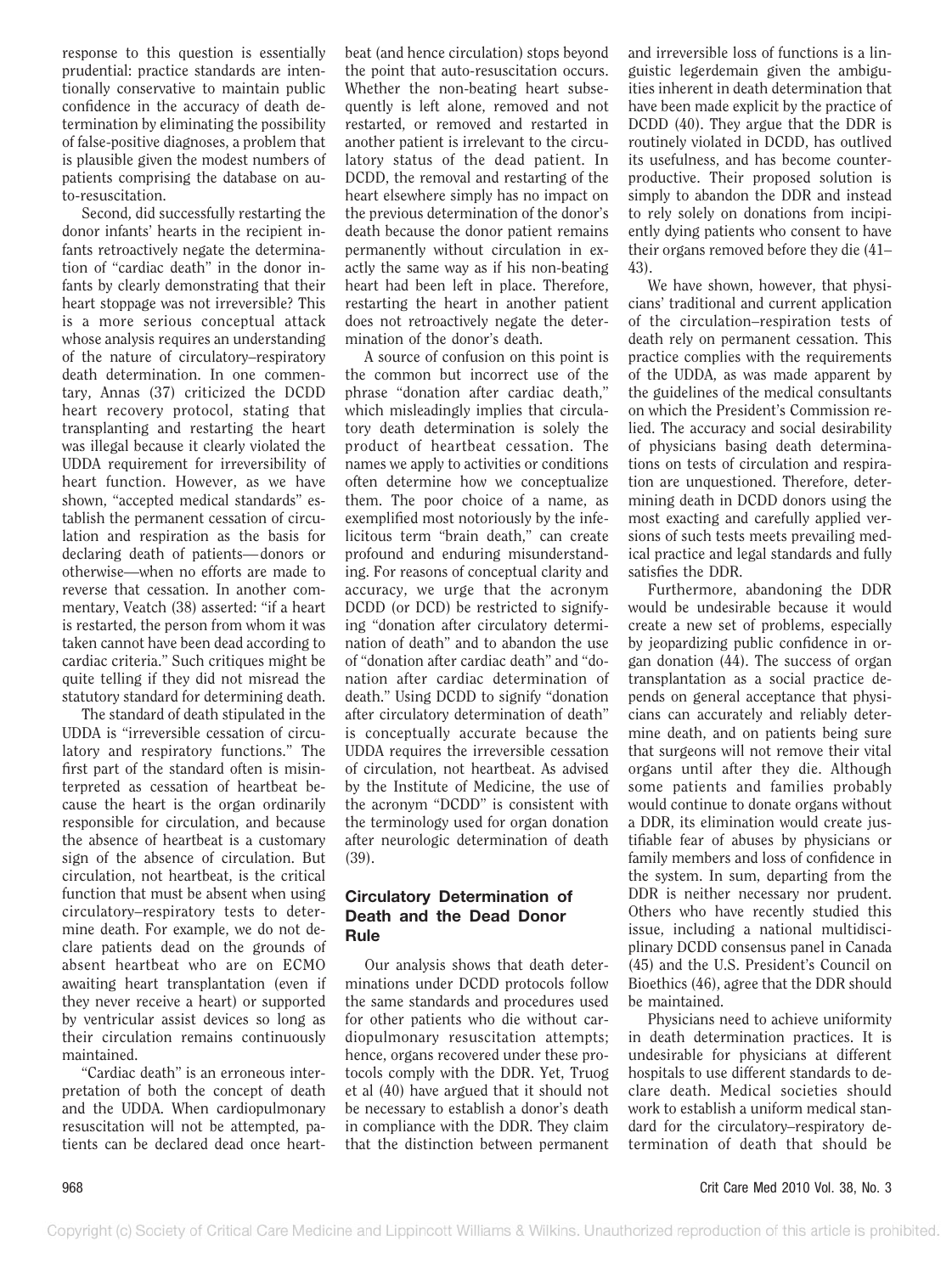adopted by all DCDD programs, as also has been urged for death determination using neurologic tests (47). These practices should be integrated into quality standards for end-of-life care (7).

#### **CONCLUSIONS**

We acknowledge the scientific limitations of any medical attempt to determine the moment of death and the important role of society in formulating rules governing death practices. We make these recommendations humbly with understanding that they remain controversial and that they may change with further research and ethical analysis.

First, to promote clarity, the abbreviation DCDD or DCD should refer to organ donation after circulatory determination of death, not organ donation after cardiac death. Death determination is based on the cessation of circulatory and respiratory, not cardiac, functions.

Second, physicians declaring death using circulatory–respiratory tests, whether the patient is a potential donor, can continue to rely on the prevailing standard of permanent cessation of circulatory and respiratory functions, when no medical intervention will be used that could interfere with the otherwise inevitable and rapid progression to ischemic brain infarction.

Third, correctly performed determinations of death under a DCDD protocol respect the dead donor rule.

Fourth, the assessment of and required interval for absent circulation and apnea before death is declared in a DCDD donor have empirical, medical, and prudential elements. Physicians should routinely conduct sensitive pulse assessment with arterial catheters or Doppler ultrasound, or echocardiographic measurement of aortic valve opening to confirm the total absence of circulation. The interval must be long enough to reasonably exclude the possibility of auto-resuscitation. Because the auto-resuscitation database is small and contains no infants or young children, it is prudent to choose an interval that assures a reasonably robust confidence interval. A duration of verified absent circulation of 2 to 5 mins should be used until more information about auto-resuscitation is known.

Fifth, after death has been declared, no medical intervention that re-establishes brain circulation (such as ECMO, cardiac compressions, or other elements of cardiopulmonary resuscitation) should be permitted on a DCDD donor because, by interfering with the otherwise inevitable progression to brain infarction, the use of such interventions retroactively negates the death determination.

Sixth, in organ donors perfused by veno-arterial ECMO, techniques to exclude brain circulation, such as intraaortic balloon occlusion, carotid artery ligation, or clear prime solution infusion, may avoid negating a previous death determination and creating the potential of donor suffering but are undesirable because they are disproportionately invasive and may jeopardize the trustworthiness of the donation process. If they are used, then they require the consent of a surrogate decision maker. *Ex vivo* organ ECMO offers a preferable alternative means of enhancing organ recovery.

Seventh, recovering hearts from DCDD donors for transplantation is acceptable once death is declared by establishing the permanent cessation of circulation and respiration in the donor patient using accepted standards of assessment.

Eighth, it is desirable to promote uniformity of practice using the circulatory– respiratory tests of death, including their incorporation into DCDD protocols in different hospitals. Medical specialty societies should agree on uniform standards for death determination.

Ninth, as new protocols to expand the donor pool are implemented, procedural and ethical safeguards also should be implemented (such as the use of a designated donor advocate and routine ethics committee review) to increase the trustworthiness of the donation process for patients, families, and clinicians.

Last, additional research is needed in several areas: 1) the natural history of auto-resuscitation in different patient groups; 2) the impact of ECMO and chest compressions on the timing of death determination; 3) the impact of technological methods to confirm the absence of circulation; 4) the chronology of brain destruction after complete cessation of circulation; 5) public, family member, and professional attitudes and perceptions about invasive procedures on donors before and after death is declared; 6) whether family members see an important distinction between physicians using permanence and irreversibility in determining death; and 7) death determination in uncontrolled DCDD protocols.

#### **ACKNOWLEDGMENTS**

The authors gratefully acknowledge the assistance of Bernard Kozlovsky, MD, MS, and James Burdick, MD, of the HRSA Division of Transplantation.

#### **REFERENCES**

- 1. President's Commission for the Study of Ethical Problems in Medicine and Biomedical and Behavioral Research: Defining Death: Medical, Legal and Ethical Issues in the Determination of Death*.* Washington, DC, U.S. Government Printing Office, 1981
- 2. Medical Consultants to the President's Commission: Report of the medical consultants on the diagnosis of death to the president's commission for the study of ethical problems in medicine and biomedical and behavioral research. Guidelines for the determination of death. *JAMA* 1981; 246:2184–2186
- 3. Institute of Medicine: Non-Heart-Beating Organ Transplantation: Medical and Ethical Issues in Procurement*.* Washington, DC, National Academy Press, 1997
- 4. Institute of Medicine: Non-Heart-Beating Organ Transplantation: Practice and Protocols*.* Washington, DC, National Academy Press, 2000
- 5. Institute of Medicine: Organ Donation: Opportunities for Action*.* Washington, DC, National Academy Press, 2006
- 6. Steinbrook R: Organ donation after cardiac death. *N Engl J Med* 2007; 357:209–213
- 7. Childress JF: Organ donation after circulatory determination of death: lessons and unresolved controversies. *J Law Med Ethics* 2008; 36:766–771
- 8. DeVita MA: The death watch: Certifying death using cardiac criteria. *Prog Transplantation* 2001; 11:58–66
- 9. Robertson JA: The dead donor rule. *Hastings Cent Rep* 1999; 29:6–14
- 10. Antommaria AHM, Trotochaud K, Kinlaw K, et al: Policies on donation after cardiac death at children's hospitals: A mixed-methods analysis of variation. *JAMA* 2009; 301: 1902–1908
- 11. Bernat JL: The boundaries of organ donation after circulatory death. *N Engl J Med* 2008; 359:669–671
- 12. Beresford HR: Brain death. *Neurol Clin* 1999; 17:295–306
- 13. Bernat JL: Are organ donors after cardiac death really dead? *J Clin Ethics* 2006; 17: 122–132
- 14. Powner DJ, Ackerman BM, Grenvik A: Medical diagnosis of death: Historical contributions to current controversies. *Lancet* 1996; 348:1219–1223
- 15. DeVita MA, Snyder JV, Arnold RM, et al: Observations of withdrawal of life-sustaining treatment from patients who became nonheart-beating organ donors. *Crit Care Med* 2000; 28:1709–1712
- 16. Menikoff J: Doubts about death: The silence